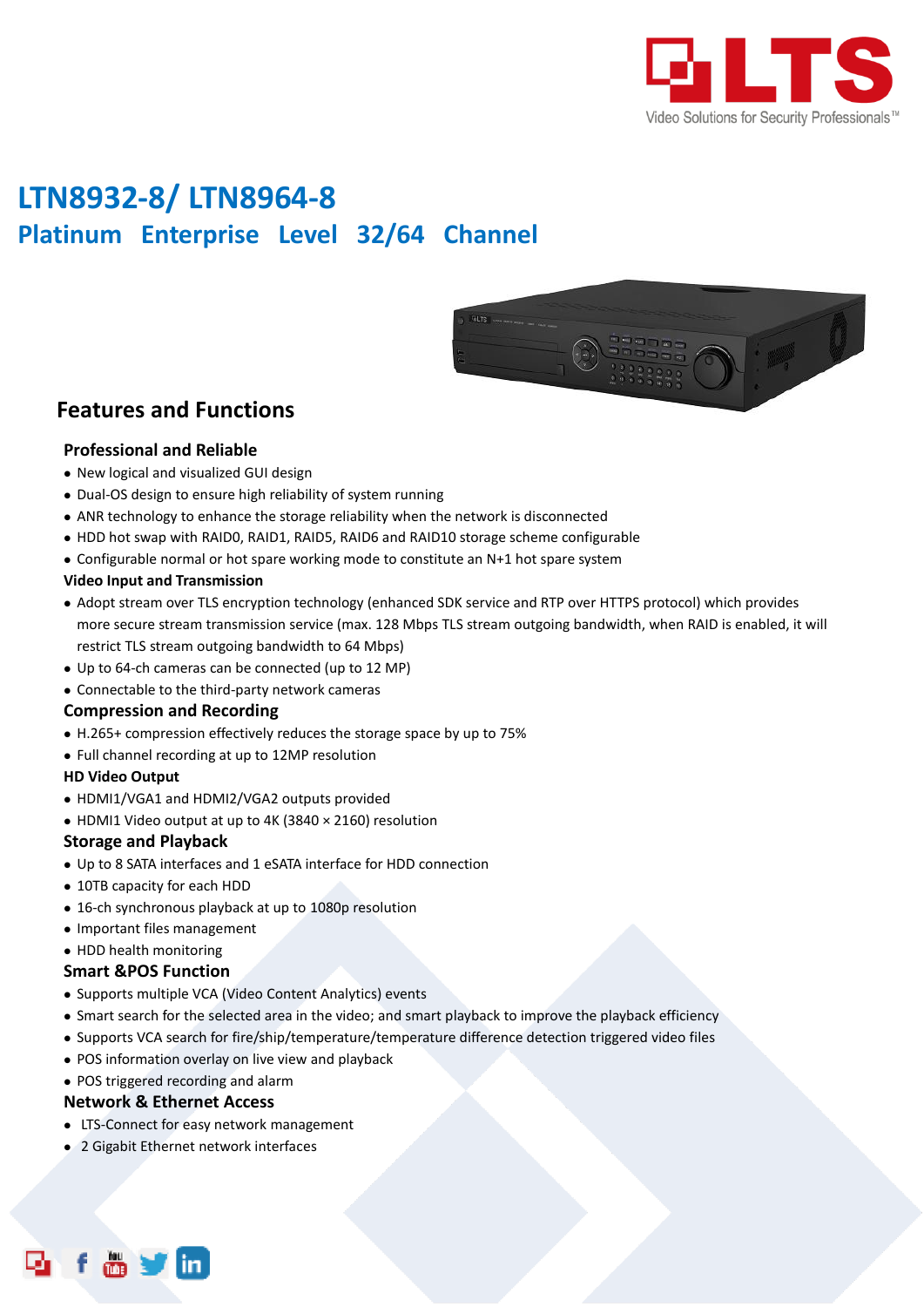

## **Specifications**

| <b>Model</b>                  |                                      | LTN8932-8                                                                                                                                                                 | LTN8964-8 |  |
|-------------------------------|--------------------------------------|---------------------------------------------------------------------------------------------------------------------------------------------------------------------------|-----------|--|
| Video/Audio<br>input          |                                      | $32$ -ch                                                                                                                                                                  | 64-ch     |  |
|                               | IP video input                       | Up to 12 MP resolution                                                                                                                                                    |           |  |
|                               | Two-way audio                        | 1-ch, RCA (2.0 Vp-p, 1 k Ω)                                                                                                                                               |           |  |
| <b>Network</b>                | <b>Incoming bandwidth</b>            | 320 Mbps or 200 Mbps (when RAID is enabled)                                                                                                                               |           |  |
|                               | <b>Outgoing bandwidth</b>            | 256 Mbps, or 200 Mbps (when RAID is enabled)                                                                                                                              |           |  |
|                               | <b>Remote connection</b>             | 128                                                                                                                                                                       |           |  |
| Video/<br><b>Audio output</b> | <b>Recording resolution</b>          | 12 MP/8 MP/6 MP/5 MP/4 MP/3 MP/1080p/UXGA/720p/VGA/4CIF/DCIF<br>/2CIF/CIF/QCIF                                                                                            |           |  |
|                               | <b>CVBS output (Optional)</b>        | 1-ch, BNC (1.0 Vp-p, 75 Ω), resolution: PAL: 704 × 576, NTSC: 704 × 480                                                                                                   |           |  |
|                               | VGA1 /HDMI1 output<br>resolution     | HDMI1: 4K (3840 × 2160)/60Hz, 4K (3840 × 2160)/30Hz, 2K (2560 ×<br>1440)/60Hz, 1920 × 1080p/60Hz, 1600 × 1200/60Hz, 1280 × 1024/60Hz,<br>1280 x 720/60Hz, 1024 x 768/60Hz |           |  |
|                               |                                      | VGA1: 2K (2560 × 1440)/60Hz, 1920 × 1080p/60Hz, 1600 × 1200/60Hz,<br>$1280 \times 1024/60$ Hz, $1280' \times 720/60$ Hz, $1024 \times 768/60$ Hz                          |           |  |
|                               | VGA2 /HDMI2 output<br>resolution     | 1920 × 1080p/60Hz, 1280 × 1024/60Hz, 1280 × 720/60Hz, 1024 ×<br>768/60Hz                                                                                                  |           |  |
|                               | Audio output                         | 2-ch, RCA (2.0Vp-p, 1 $K\Omega$ )                                                                                                                                         |           |  |
| <b>Decoding</b>               | <b>Decoding format</b>               | H.265+/H.265/H.264/H.264+/MPEG4                                                                                                                                           |           |  |
|                               | Live view/Playback<br>resolution     | 12 MP/8 MP/6 MP/5 MP/4 MP/3 MP/1080p/UXGA/720p/VGA/4CIF/DCIF<br>/2CIF/CIF/QCIF                                                                                            |           |  |
|                               | Synchronous playback                 | $16$ -ch                                                                                                                                                                  |           |  |
|                               | Capability                           | 2-ch @ 12 MP (20fps) / 4-ch @ 8 MP (25fps) / 8-ch @ 4MP (30fps) / 16-ch<br>@1080p(30fps)                                                                                  |           |  |
| <b>Network</b><br>management  | <b>Network protocols</b>             | TCP/IP, DHCP, LTS-Connect, DNS, DDNS, NTP, SADP, SMTP, NFS, iSCSI,<br>UPnP™, HTTPS                                                                                        |           |  |
| <b>Hard disk</b>              | <b>SATA</b>                          | 8 SATA interfaces for 8HDDs                                                                                                                                               |           |  |
|                               | eSATA                                | 1 eSATA interface                                                                                                                                                         |           |  |
|                               | Capacity                             | Up to 10TB capacity for each HDD                                                                                                                                          |           |  |
| Disk array                    | Array type                           | RAIDO, RAID1, RAID5, RAID6, RAID10                                                                                                                                        |           |  |
|                               | <b>Number of arrays</b>              | 4                                                                                                                                                                         |           |  |
| <b>External</b><br>interface  | <b>Network interface</b>             | 2, RJ-45 10/100/1000 Mbps self-adaptive Ethernet interface                                                                                                                |           |  |
|                               | Serial interface                     | RS-232; RS-485; Keyboard                                                                                                                                                  |           |  |
|                               | <b>USB</b> interface                 | Front panel: $2 \times$ USB 2.0; Rear panel: $1 \times$ USB 3.0                                                                                                           |           |  |
|                               | Alarm in/out                         | 16/4                                                                                                                                                                      |           |  |
| General                       | Power supply                         | 100 to 240 VAC, 50 to 60 Hz                                                                                                                                               |           |  |
|                               | <b>Max. Power</b>                    | 200 W                                                                                                                                                                     |           |  |
|                               | Consumption<br>(without HDD)         | $\leq 30$ W                                                                                                                                                               |           |  |
|                               | <b>Working temperature</b>           | -10 °C to 55 °C (14 °F to 131 °F)                                                                                                                                         |           |  |
|                               | <b>Working humidity</b>              | 10 to 90 %                                                                                                                                                                |           |  |
|                               | Dimensions ( $W \times D \times H$ ) | 445 × 470 ×90 mm (17.5"× 18.5" × 3.5")                                                                                                                                    |           |  |
|                               | Weight<br>(without HDD)              | ≤ 8 kg (17.6 lb)                                                                                                                                                          |           |  |

foyin

ها